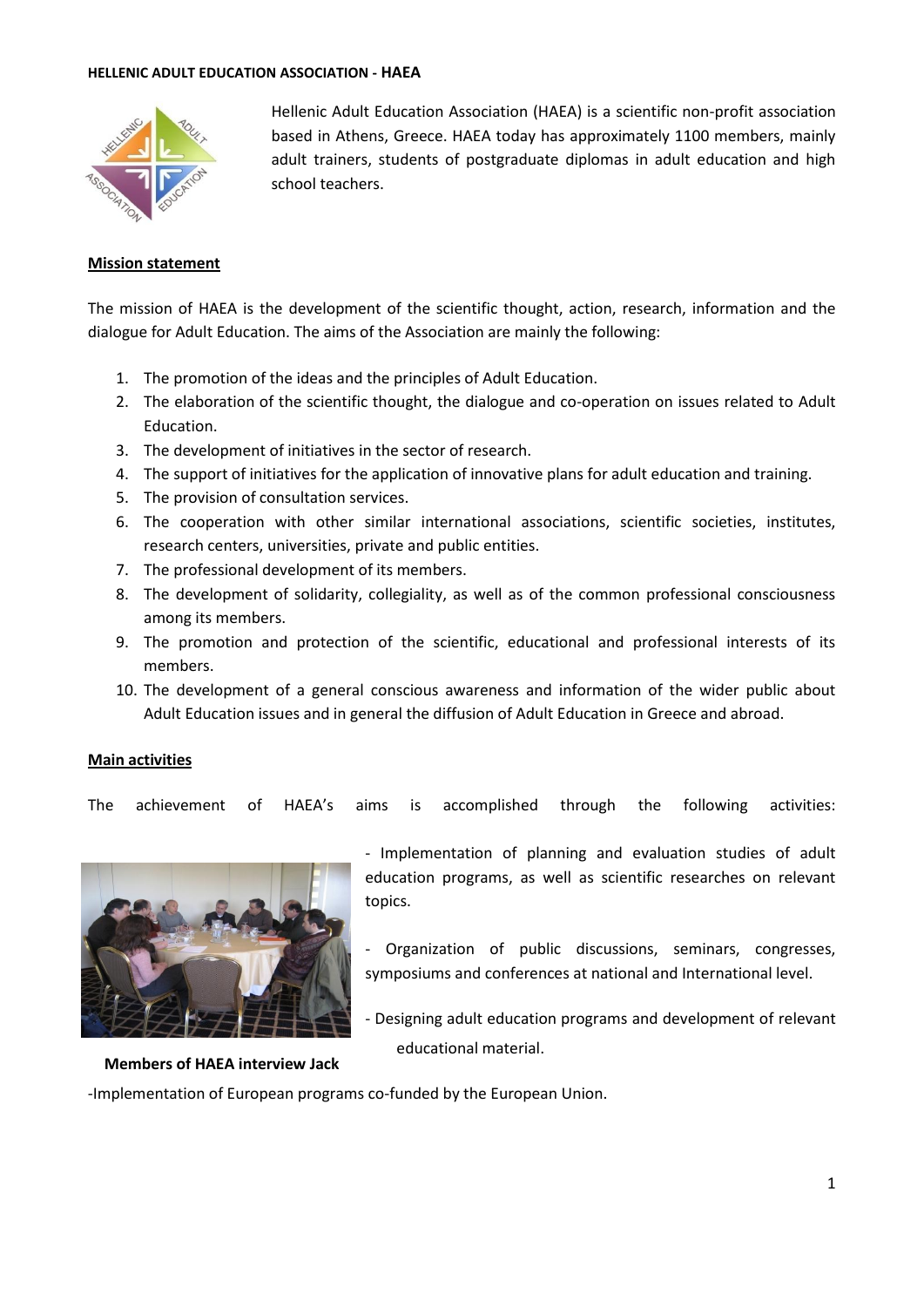- Provision of consultation and support to public and private agencies, as well as individuals who are active in the Adult Education field.

- Publication of books and production of printed, audio visual and electronic material tailored to the principles and methods of adult and distance education.

- Publication of the quarterly scientific journal "Adult Education", which functions under a Scientific Committee and a Reviewing Committee.

- Cooperation with similar [Greek](http://www.eaea.org/index.php?k=7197&member=00593) and International bodies.

- Activities concerning the promotion and development of professional and scientific interests of the members of the Association.

### **International projects**



**Snapshot from an HAEA seminar**

HAEA has been involved in the following international projects:

-EQUAL: "**Syn Praxis - Collaboration for employment**". The program, completed in 2007, focused on the upgrade of professional qualification of Employment Advisors who work with sensitive social groups.

- GRUNDTVIG – Multilateral project: "**E-MODE: Engage trainers in learning MODules and matErial creation**", 2008-2010. The

partnership was formed by: [KEK-INE/GSEE \(GR\), HAEA \(GR\), S](http://www.inegsee.gr/moodle/#_blank)QL Ltd (GR), [Roskilde University](http://www.ruc.dk/ruc_en/#_blank) (DK), FSSK (BG), [Scienter Srl.](http://www.emode-net.eu/project-partners.html#_blank) (IT),

[Swedish TelePedagogic Knowledge Center](http://www.pedagogic.com/#_blank) (SE), [Izmir University of Economics \(](http://www.iue.edu.tr/#_blank)TR). The main goal of the project was to determine the attitudes and practice of adult educators concerning the development of educational modules and material in the framework of distance education. [http://www.emode](http://www.emode-net.eu/project.html)[net.eu/project.html](http://www.emode-net.eu/project.html)

- GRUNDTVIG – Multilateral project: "**Development of Innovative Methods of Training the Trainers** – **ARTiT**", 2010-2012. The partnership was formed by: HAEA (GR), Hellenic [Open](http://www.eaea.org/index.php?k=7197&member=00593) University, University of Roskilde (DK), VUCFYN (DK), University of Pitesti (RO) and ABF (SE).The project aimed to the development of an innovative methodology for training adult educators, with the use of distance training, so they are in position to design their educational modules based on the systematic observation of Works of Art and thus promote critical thinking and creativity for their adult learners. [www.artit.eu](http://www.artit.eu/)

- GRUNDTVIG Learning Partnership program: "**Relational Elements of the Teaching Role- RETRO**", 2009- 2011. The partnership was formed by: HAEA (GR), Limerick Institute of Technology (IR), Adult Education Centre of South Karelia (FI), Siauliai State College (LT), The Fullness-of-Life Academy Association (PL). The project aimed to support adult educators to manage successfully the relationships developed during the education of seniors, disadvantaged individuals, migrants, individuals of various educational backgrounds, but also in typical groups of learners. [http://www.lit.ie/BusAndHum/Hum/Assets/RETRO\\_Manual.pdf](http://www.lit.ie/BusAndHum/Hum/Assets/RETRO_Manual.pdf)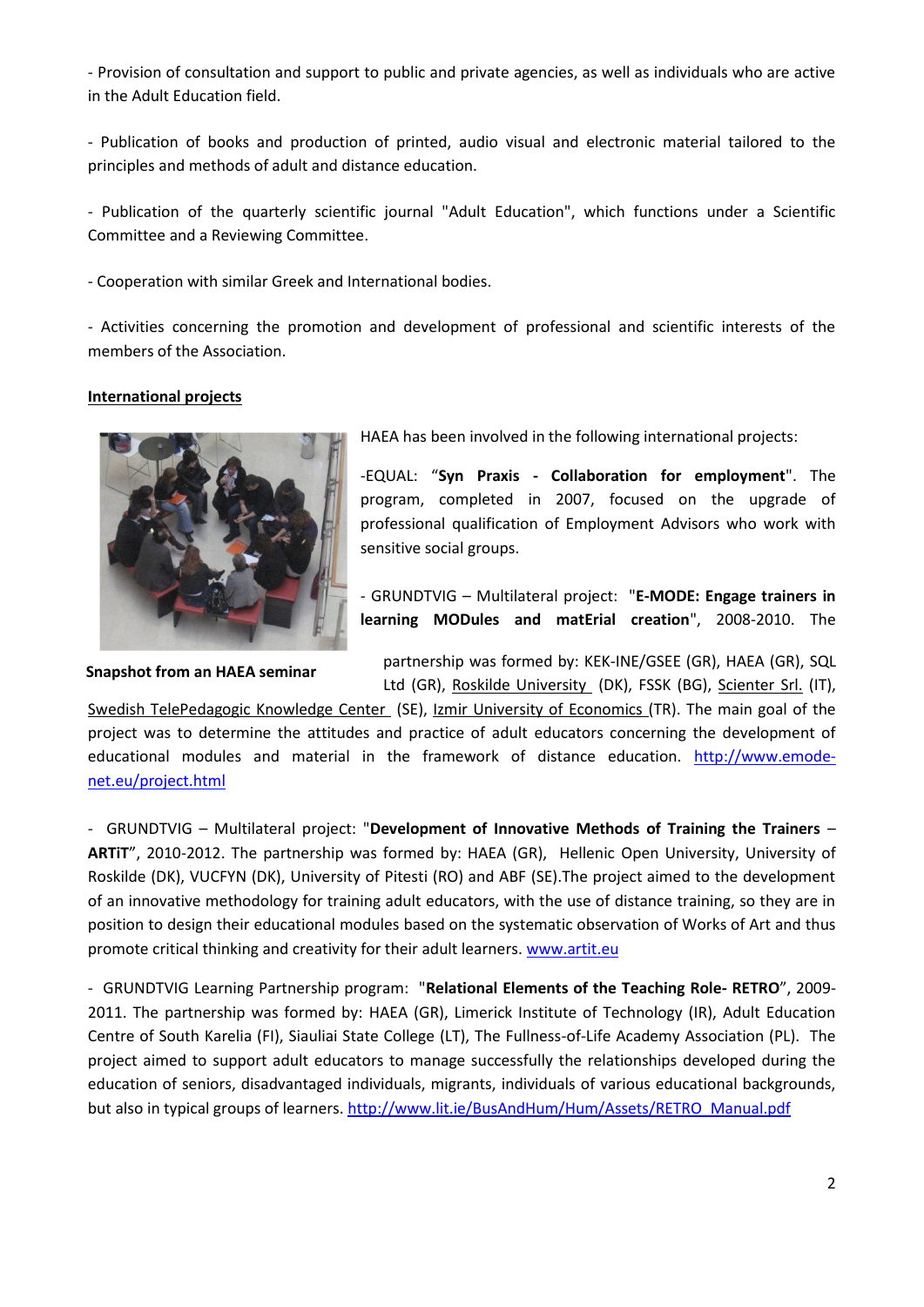- Grundtvig– Multilateral project**: "INTOOL: It is Never Too Late for Learning to Learn",** 2012 – 2014. The partnership is formed by: ENAIP TOSCANA FORMAZIONE E LAVORO (IT), HAEA (GR), Zemgale NGO Centre (LV), Soros Educational Center Foundation (RO), LEB (DE), I.P.G (ES). The project's objective is to develop a set of materials (Tool Box) that trainers and adult educators can use to improve their activities with adult learners focusing mainly to the development of the learning to learn competence. [http://www.intool](http://www.intool-grundtvig.eu/en)[grundtvig.eu/en](http://www.intool-grundtvig.eu/en)

- Grundtvig Learning Partnership program**: "Memory in later life: learning-supporting-developing - Memory ",** 2012 – 2014.The partnership is formed by: The Fullness-of-Life Academy Association (PL), The Frankfurter Verbandfϋr Alten-und Behindertenhilfee.v. (DE), The Courses Educational and Cultural Association (HU), The Union of the Italian Adult Education Organisations (IT) and the Association for Education and Ageing (UK)/. It aims to explore various practical memory and mnemonic rules, methods and techniques which might be implemented by teachers and seniors in order to help them perceive and use their memories more positively. [https://www.facebook.com/pages/Memory-in-Later-Life-](https://www.facebook.com/pages/Memory-in-Later-Life-Project/438623576175435?sk=info)[Project/438623576175435?sk=info](https://www.facebook.com/pages/Memory-in-Later-Life-Project/438623576175435?sk=info)

-Grundtvig– Multilateral project**: "Innovative approaches to develop vocational Skills of People with severe disabilities- SkiP"** is project addressing the individual and social needs of people affected by severe disabilities, promoting training and improving learning opportunities to avoid their marginalization and loss of human capital. To ensure that adult people with severe disabilities reach their full potential and receive the support they deserve, qualified operators and trainers are needed to provide these individuals with self-determination skills. When people with severe disabilities can learn to advocate themselves, the dependence on other is reduced and their social integration's choices get higher.

-Grundtvig– Multilateral project**: "E-Methodics and Didactics in Adult Education - E-ducate"** is a project aiming to incorporate new methods for learning in adult education system by training trainers and supporting developing and producing seminars using e-Moderation and e-Didactics approaches such as webinars and video seminars.

– *Erasmus+*Multilateral project: **"Train the Provider"** (01.10.2017 – 31.08.2019). The partnership is formed by: AEWB (DE), HAEA (GR), Universitea din Pitesti (RO), FolkeuniversitetetØst (NO). The project's objective is to address structural and operational differences in regards to staff training within the adult education sector. In an issue-based approach partners identify specific problems and topics from each organisation's individual context and compare strategies, collectively work on solutions for common problems and extrapolate good practice examples. The goal is to gain new perspectives and to find hands-on solutions for problems commonly facing providers of adult education training through exchange across national borders. Ultimately, the project aims to establish the basis for a European canon of benchmarks that will allow for comparison beyond the original consortium. For more information:*[http://www.aewb-nds.de/themen/eu](http://www.aewb-nds.de/themen/eu-programme/train-the-provider/)[programme/train-the-provider/.](http://www.aewb-nds.de/themen/eu-programme/train-the-provider/)* 

– *Erasmus+* project: **"LEVEL Up! Learning Networks in Europe".** The partnership is formed by: Ländliche Erwachsenenbildung Thüringen e.V. – LEB (DE), HAEA (GR), Latvian Adult Education Association – LAEA (LV), Association Generations – GEN (BG), Sinergia società cooperative sociale – Sinergias.c.s. (IT), Spektrum Educational Center Foundation – SEC (RO). Adult education organisations in Europe, that are willing to act as receiving and sending organizations for European learning mobilities need support in the fields of application, organisation and implementation. Due to this LEVEL Up Partnership is interested to bring together adult education organisations, circulate and exchange their experiences referring to applying for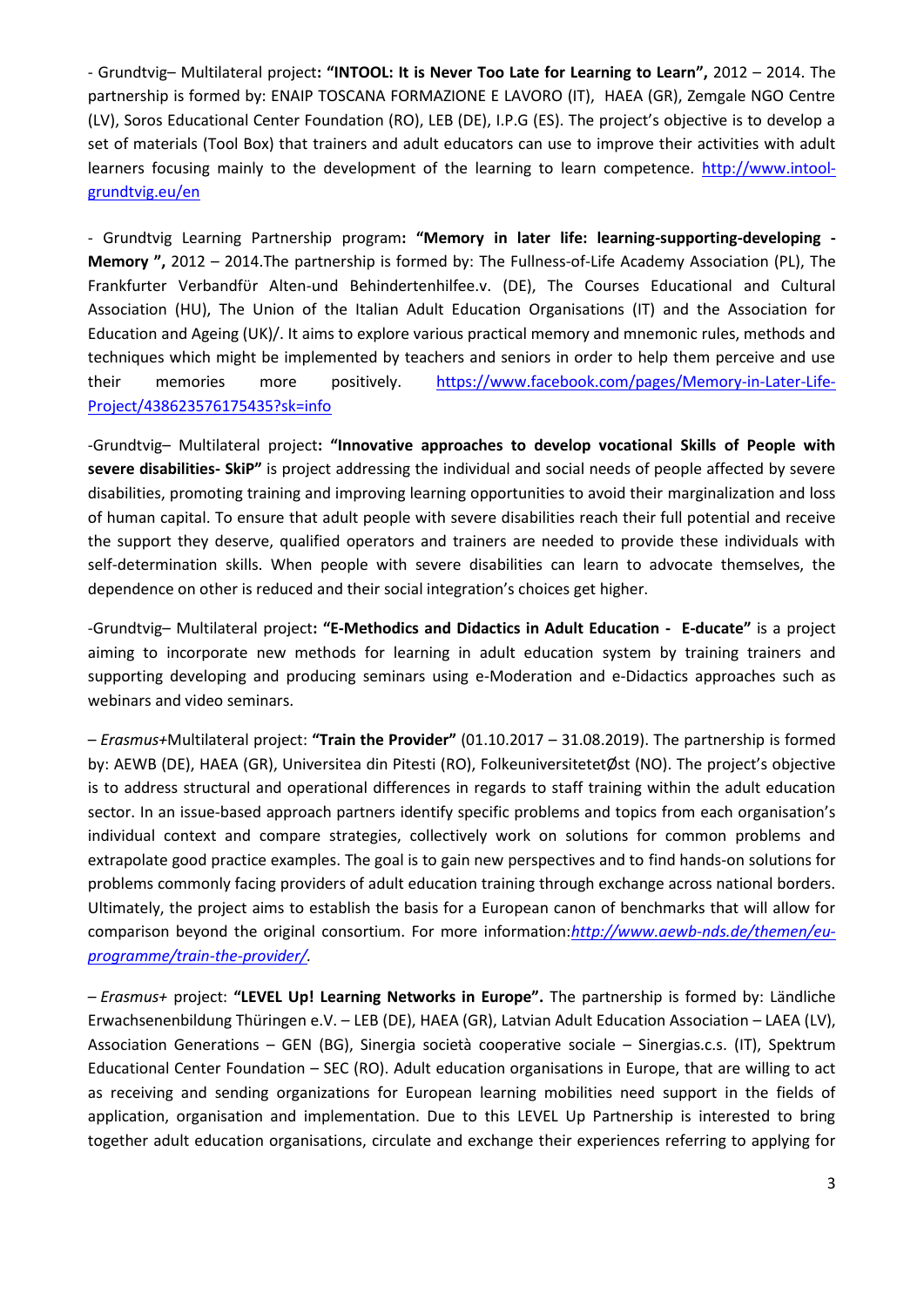learning mobilities as well as obtain, consult, prepare and send participants abroad and organize and implement concrete learning opportunities for foreign learners.

- Finally, Hellenic Adult Education Association (HAEΑ) has been carrying out and collaborating in international projects under Erasmus+ as a *host organization*. For over a decade provides training courses in adult education (such as "The use of art in adult education", "Designing the implementation of a training course in a blended format" etc.), which are designed to meet the professional and personal needs of all those working at Universities (academic & administrative staff), teachers at primary and secondary education, VET staff and trainers and anyone else with a professional role in adult learning across Europe.

# **International Conferences:**

- 1<sup>st</sup>International Conference of Adult Education, Athens, 22-23 October 2004. Among the speakers were **Sally Brown**, **Peter Jarvis**, **Phil Race**, **Alan Rogers**.
- 2<sup>nd</sup>International Conference "Adult Education & Social Competences", Athens, 16-18 December 2005. Among the speakers were **Olesen Henning Salling**.
- 3<sup>rd</sup>International Conference "Adult Educators: Their Education and Professionalization": took place in Piraeus, 14-16 March 2008. Among the speakers were **Brian Findsen** and representatives of the Swedish organization **ABF**.
- $\bullet$  9<sup>th</sup>Transformative Learning Conference was held in Athens, 28<sup>th</sup>– 29<sup>th</sup>May 2011. Among the speakers were John Dirkx (Michigan State University, USA), Elizabeth Kasl (USA), Ed Taylor (Penn State University-Harrisburg, USA), Kathleen Taylor

(USA), Elizabeth Tisdell (Penn State University-Harrisburg, USA).

Organization of the  $1<sup>st</sup>$  Conference of the new network "Interrogating transformative processes in learning and education: an international dialogue" - which functions under the umbrella of the European Society for Research on the Education of Adults (ESREA) - titled *«What's the point of transformative learning?»,* to be held in Athens, Greece,  $27^{\text{th}}$ -29<sup>th</sup> June, 2014.



**9th International Transformative Learning** 

Organization of the second International Conference, under the auspices of ESREA, titled "Interrogating Transformative processes in learning and education: an international dialogue" which functions under the umbrella of the European Society for Research on the Education of Adults (ESREA) - titled *«What's the point of transformative learning?»*, Athens, June 2016.

# **International co-operations:**

-HAEA is a member of EAEA and ESREA networks.

-HAEA is cooperating with distinguished scientists who have significantly contributed to Adult Education and have a general recognition within international scientific milieu of our discipline:

- 1. **Peter Jarvis,** University of Surrey
- **2. Knud Illeris,** University of Copenhagen
- **3. Jane Thompson**, Unesco, Niace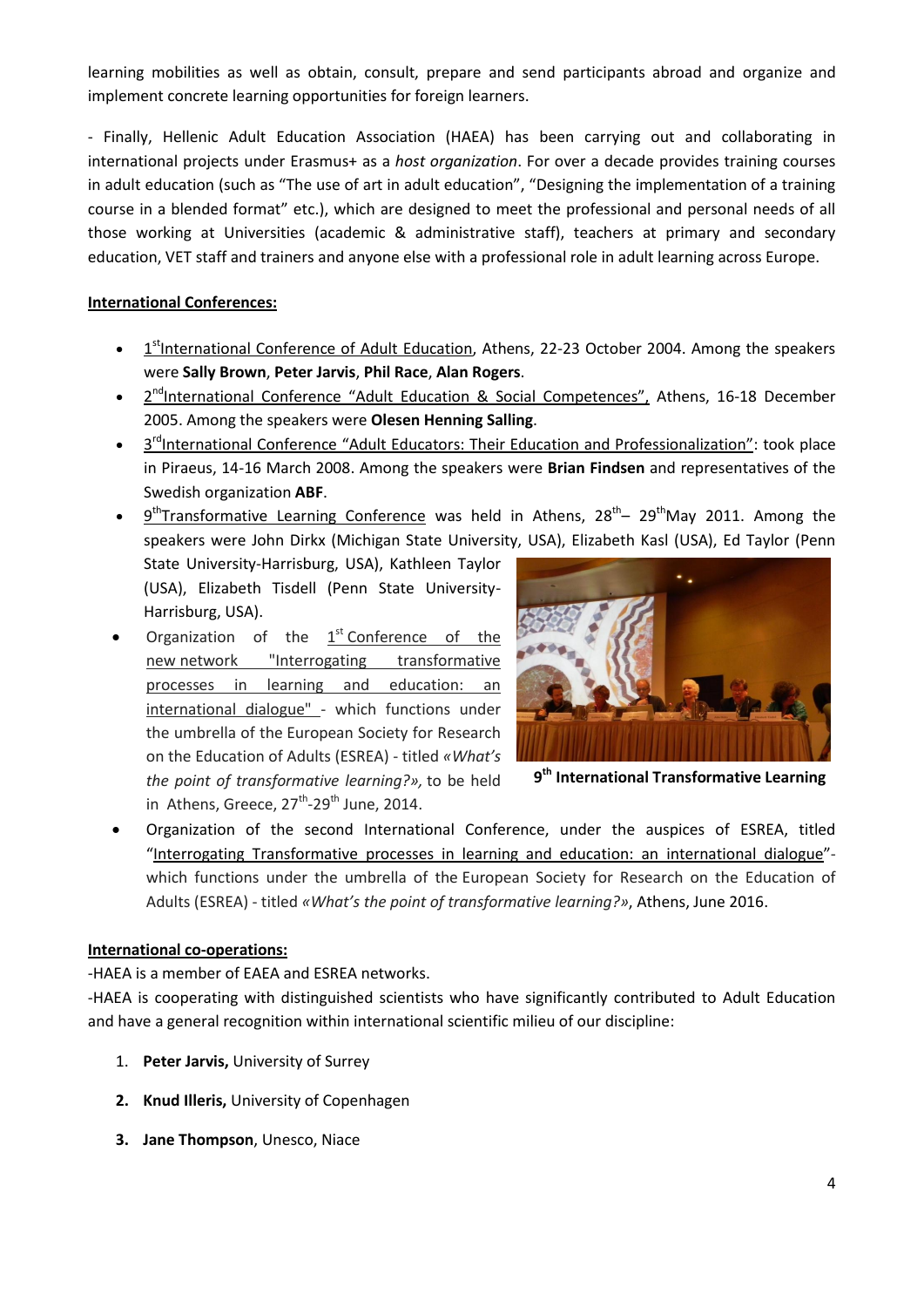- **4. Colin Griffin,** Universtity of Surrey
- **5. Alan Rogers,** University of East Anglia
- 6. **Henning Salling Olesen,** Roskilde University (Denmark)
- 7. **Brian Fidsen,**Glasgow University
- 8. **Ira Shor,** City University of New York

## **National activities:**

# **1. Accreditation of Greek Trainers of Continuing Vocational Training**

Members of the HAEA, most of them scientists cooperating with the Greek Open University, one of the partners who undertook the project, worked under the guidance of Pr A. Kokkos, President of HAEA and Professor of Greek Open University in Adult Education. They researched the training needs, designed the training program and the training material, while some members of HAEA were certified as Trainers of Trainers and others as Evaluators. Through this project, realized under the auspices of The Minister of Employment and Social Protection, 14.000 Adult Educators have been trained (300 hours) and accredited (enter the register of EKEPIS, The National Accreditation Centre for Continuing Vocational Training).

Scientific advisor of **Larissa Municipality** for the implementation of the project "Learning City". The presentation of project's relevant activities was made during the conference of Learning Cities at Hangzhou city in November 2016. The project was awarded prize from Unesco.

# **2. 2004 – 2018 Seminars:**

- Train the trainer seminars (focusing on participating methods and techniques in adult education)
- Workshops for adult trainers and high school teachers (focusing on communication and communication skills)
- Workshops on the issue "Transformative Learning through Aesthetic Experience".
- 10 seminars "Theory and Applications of Transformative Learning"
- **•** E-learning innovative program on the method "CRITICAL AND CREATIVE LEARNING THROUGH **ART**"The programme is **offered in English** and Greek. This is e-learning programme, 150 hours duration, which runs on ourplatform for a period of 15 weeks. It is aimed at school teachers and adult educators, who wish to upgrade their skills by mastering the use of works of fine arts, literature,theatre, music, movies and dance, for the enrichment of their teaching practice. (NEW)
- x E-learning program on the issue "**TRAIN OF TRAINERS**". A highly intense e-learning training course, 150 hours duration, designed for adult trainers, training practitioners and school teachers. Participants will gain a strong foundation in the basic theoretical background regarding adult learning; while at the same time will develop critical training skills and new approaches for delivering effective trainings. The programme is **offered in English** and Greek. (NEW)